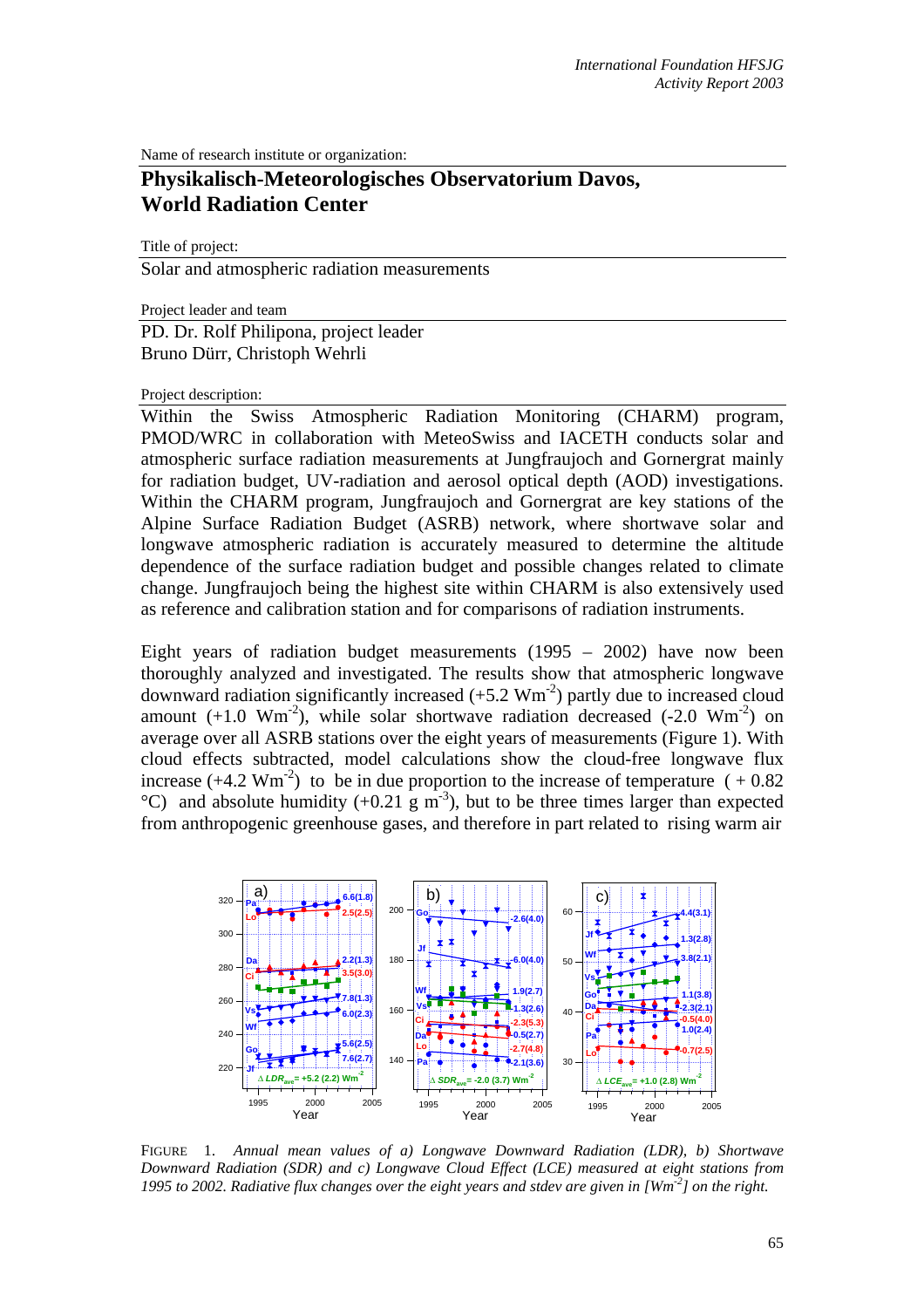advection under strengthened NAO conditions (Figure 2). However, after correcting for two thirds of the temperature and humidity rises, the increase of cloud-free longwave downward radiation  $(+1.8 \text{ Wm}^2)$  remains significant and demonstrates anthropogenic greenhouse gas radiative forcing (Figure 3).



FIGURE 2. *Large increases of a) temperature (t) and b) absolute humidity (u) measured in the Alps from 1980 to 2002 at six MeteoSwiss stations, and from 1995 to 2002 at eight stations. Annual mean values of temperature [°C] and absolute humidity [g m-3], with increases over the measuring period and stdev are shown from 1980 to 2002 (center), and from 1995 to 2002 (right). Stations south of the Alps are shown in red, all station average in green.*



FIGURE 3. *Annual mean values of a) cloud-free Longwave Downward Radiation (LDRcf), b) temperature corrected Longwave Downward Radiation (LDR<sub>cf,tc</sub>) and c) humidity corrected Longwave Downward Radiation (LDR<sub>cf,tc,uc</sub>) measured at eight stations. Increases over the eight years and stdev are shown.*

This analysis shows that longwave downward radiation flux increases at Earth's surface can be accurately measured, subdivided and explicitly explained and backed with model calculations as cloud-, temperature-, water vapor- and enhanced greenhouse gas radiative forcing effect. The resulting uniform increase of longwave downward radiation manifests radiative forcing that is induced by increased greenhouse gas concentrations and water vapor feedback, and proves for the first time the 'theory' of greenhouse warming with direct observations.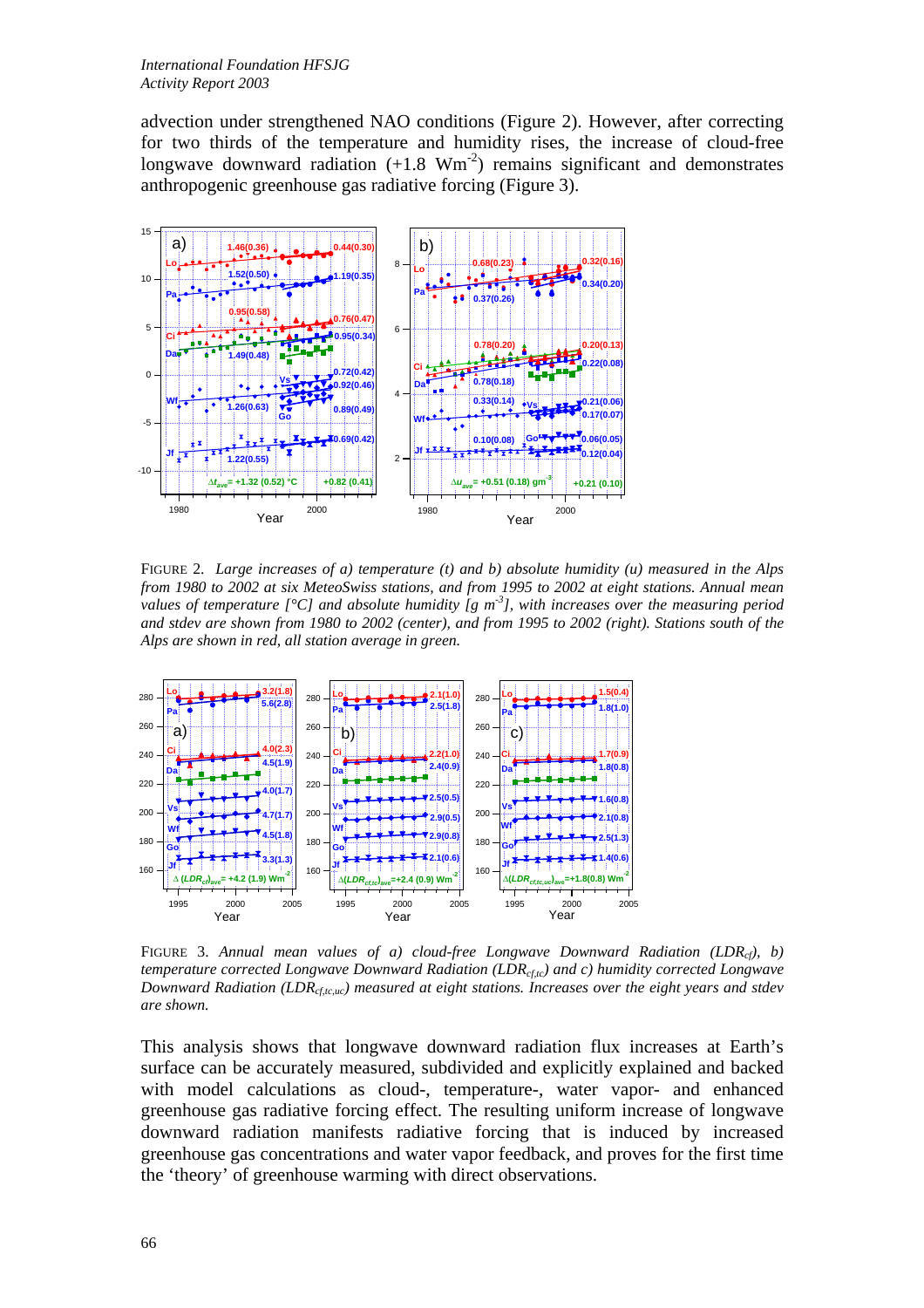Key words:

Surface radiation budget; Radiative forcing; Longwave cloud effect; Greenhouse effect

Internet data bases:

http://www.pmodwrc.ch/

Collaborating partners/networks:

MeteoSwiss (MCH)

Institute for Atmospheric and Climate Science at ETH (IACETH)

Scientific publications and public outreach 2003:

## **Refereed journal article**

Marty, C., R. Philipona, J. Delamere, E.G. Dutton, J. Michalsky, K. Stamnes, T. Stoffel, S.A. Clough and E.J. Mlawer, Downward longwave irradiance uncertainty under arctic atmospheres – measurements and modelling, J. Geophys. Res. **108**(D12), 4358, doi:10.1029/2002JD002937, 2003.

## **Conference papers**

Philipona, R., Untersuchung des Treibhauseffektes in Bezug auf Klimaveränderungen, Antrittsvorlesung an der ETH-Zürich, Switzerland, 23 Jan. 2003

Philipona, R., Surface radiation measurements in the Alps reveal the increase of the greenhouse effect, XXIII General Assembly of the International Union of Geodesy and Geophysics (IUGG), Sapporo, Japan, 30 Jun. – 11 Jul. 2003.

Philipona, R., Strahlungsmessungen in den Alpen bestätigen die Zunahme des Treibhauseffektes. Schweizerische Gesellschaft für Meteorologie, Jahresversammlung, Fribourg, Switzerland, 8. Okt. 2003.

Philipona, R., B. Dürr, C. Marty, A. Ohmura and M. Wild, Radiative forcing – measured at Earth's surface - corroborate the increasing greenhouse effect. Poster at American Geophysical Union (AGU) Fall Meeting, San Francisco, USA, 8 – 12 Dec. 2003.

Address:

Physikalisch-Meteorologisches Observatorium Davos World Radiation Center Dorfstrasse 33 CH-7260 Davos Dorf

**Contacts** 

Rolf Philipona Tel.: +41 81 417 5131 Fax: +41 81 417 5100 e-mail: rolf.philipona@pmodwrc.ch URL: http://www.pmodwrc.ch